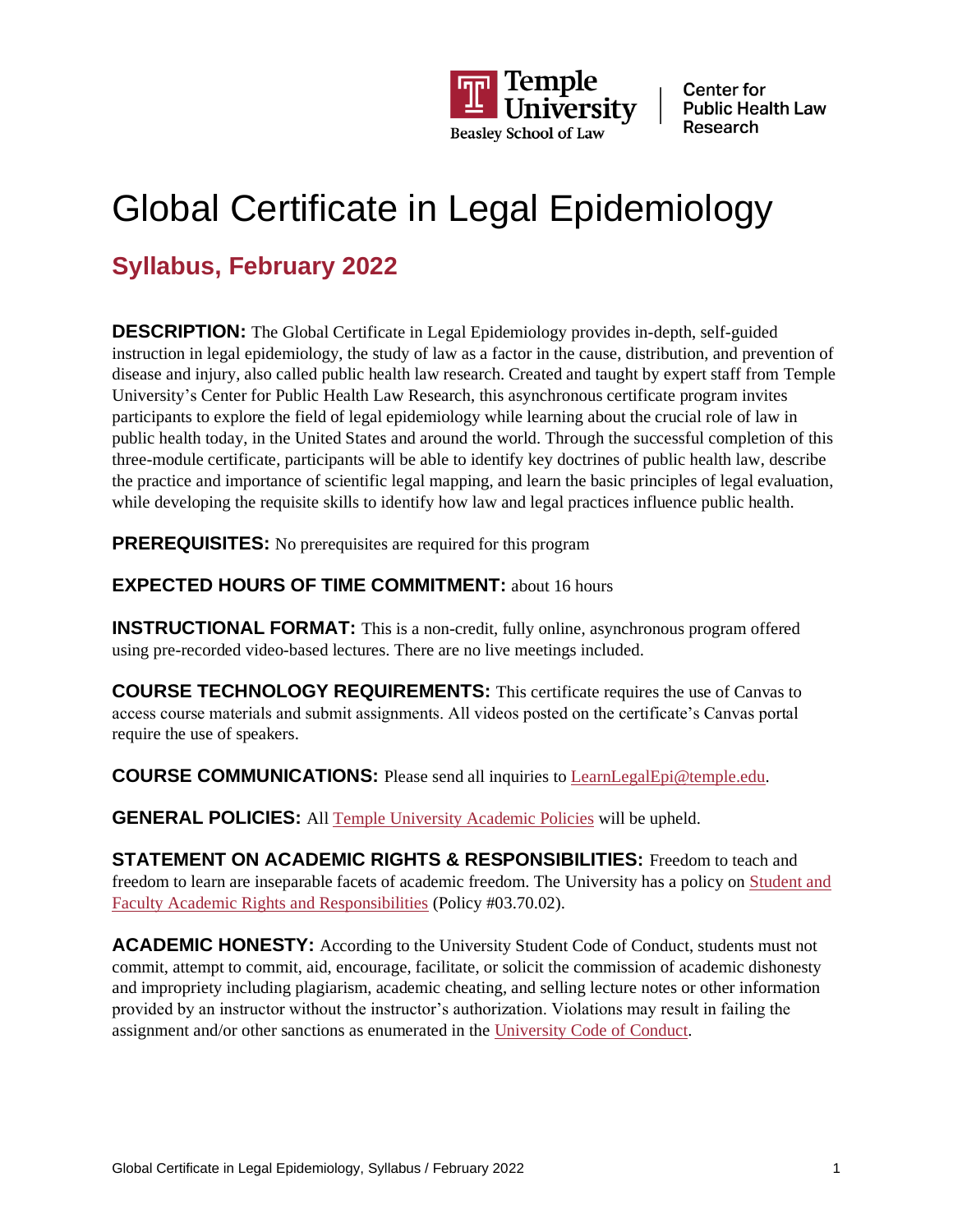

**DISABILITY DISCLOSURE STATEMENT:** Any student who has a need for accommodation based on the impact of a documented disability should contact [Disability Resources and Services](https://disabilityresources.temple.edu/) (DRS), Ritter Annex 100, 215-204-1280 or 215-204-1786 (TTY) or [drs@temple.edu,](mailto:drs@temple.edu) to make arrangements. Students requesting accommodations should meet with the instructor as soon as possible after the start of classes to discuss their needs and to provide documentation from DRS. Accommodations are not retroactive.

Information regarding accessibility for additional technologies is available for [Canvas](https://community.canvaslms.com/docs/DOC-2061) and [Outlook.](https://support.microsoft.com/en-us/office/accessibility-support-for-outlook-a8267cc4-aba3-4045-81d7-df11b016f2fe)

**TECHNICAL SUPPORT:** For a listing of technical support services available at Temple University non-credit courses, please see this [FAQ.](https://noncredit.temple.edu/contentManagement.do?method=load&code=PG0003)

**PRIVACY POLICY:** Visit [Temple University](https://www.temple.edu/privacy-statement) and [Canvas Instructure](https://www.instructure.com/policies/privacy) for more information regarding privacy policies.

**ADDITIONAL INFORMATION:** Participants will have access to the online materials in Canvas. The Certificate is comprised of three modules. To complete the Certificate, participants need to complete all modules within 12 months from the date the student begins Module 1. To complete a module, participants need to complete the individual units within each module. To complete an individual unit, participants are required to view the unit video and complete the unit assessment. Each unit assessment must be passed with a minimum of 80% correct answers to receive credit for completion. Assessments may be completed as many times as needed to reach the 80% threshold. Please follow the specific instructions located within each unit's page.

Participants will receive a certificate from the Temple University Office of Non-Credit Education upon successful completion of the course.

## Certificate Structure and Goals

### **Module 1: The New Public Health Law**

*(Time estimated: 6 hours and 30 minutes)*

This four-unit module introduces the transdisciplinary model of public health law, the Five Essential Public Health Law Services, and key doctrines of the United States and global health law.

To complete Module 1 participants will need to complete all four units. To complete a unit, participants are required to view the unit video and complete the unit assessment. The unit assessment is a quiz that must be passed with a minimum of 80% correct answers to receive credit for completion. Students may take the assessment as many times as needed to achieve 80% correct answers.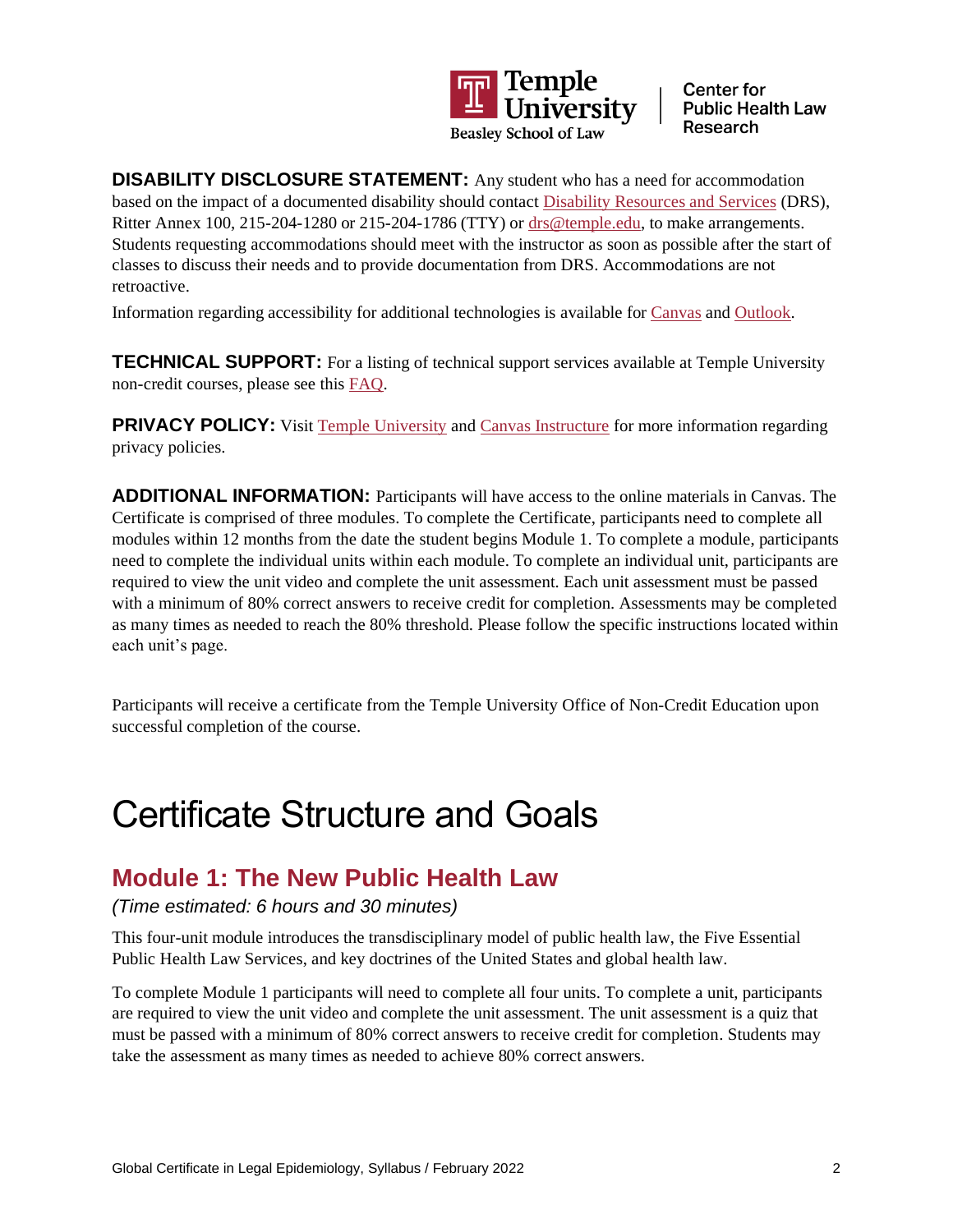

### **MODULE 1, UNIT 1 The New Public Health Law: A Transdisciplinary Approach**

*(Time estimated: 1 hour)*

*By the end of this unit, you will be able to*

- Define "legal epidemiology" and "the transdisciplinary model of public health law"
- Explain the crucial roles of law in public health
- Identify legal tasks and skills in your own public health work or study
- Understand and improve the delivery of the Five Essential Public Health Law Services

### **MODULE 1, UNIT 2**

### **Fundamentals of Public Health Law: Powers, Duties and Limitations**

*(Time estimated: 45 minutes)*

*By the end of this unit, you will be able to*

- Describe public health as a collective enterprise carried out for the common good
- Explain how law provides authority, restrains public health action, and may impose duties to act
- Analyze the social construct as a basis for rights and responsibilities
- See how law and politics interact to empower and restrain public health in action

#### **Note: Although we suggest that you complete both Unit 2A and Unit 2B, you need to complete one of Unit 2A or 2B to satisfy course requirements.**

### **MODULE 1, UNIT 2A**

### **Public Health Law in the United States**

*(Time estimated: 1 hour)*

*By the end of this unit, you will be able to*

- Describe the federal system in the United States
- Explain the nature of and distinctions between forms of preemption
- Identify the basis for government public health actions in the police power and the Spending and Commerce Clauses of the U.S. Constitution
- Identify potential limitations on government actions in the U.S. Constitution, including the Bill of Rights, Due Process, and Equal Protection of Law

### **MODULE 1, UNIT 2B**

#### **Global Health Law**

*(Time estimated: 1 hour)*

*By the end of this unit, you will be able to*

- Explain the nature and scope of "global health law"
- Explain which international standards are important for the protection of health
- Reflect on the lawmaking role of the World Health Organization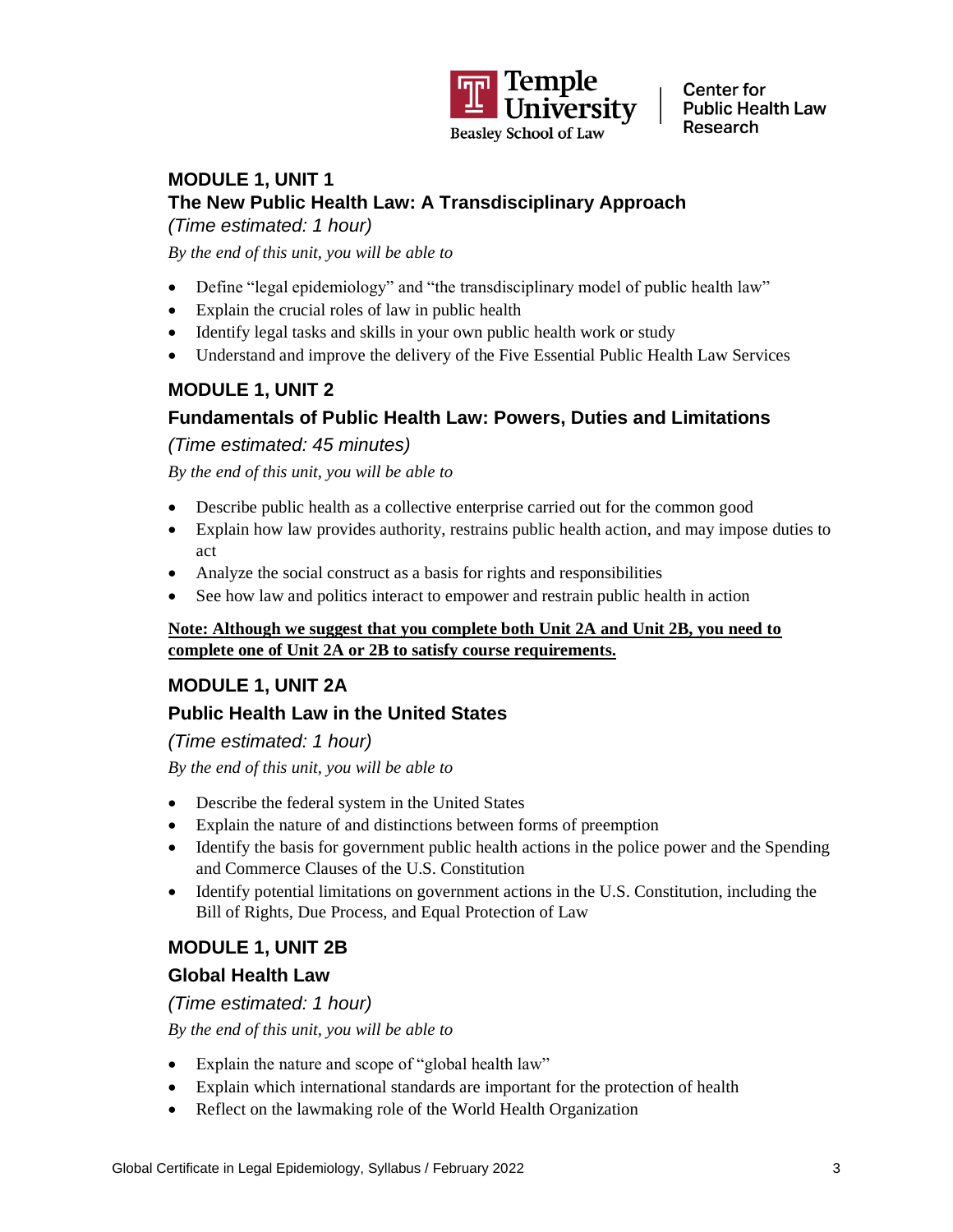

- Discuss the implication of these standards for domestic public health settings
- Identify how international human rights standards are important for the protection of health

#### **MODULE 1, UNIT 3**

### **Delivering the Five Essential Public Health Law Services: Tools for Building Health Policies in Law**

*(Time estimated: 1 hour and 15 minutes)*

*By the end of this unit, you will be able to*

- Apply basic tools and strategies for evidence-informed policy development
- Use the concept of "mechanisms of legal effect" to develop effective legal interventions
- Identify important roles of lawyers and non-lawyers in policy development
- Understand how lawyers and health professionals work together to put policy ideas into law
- Recognize the importance of social and behavioral mechanisms of legal effect
- Define options for legal form and the reasons for selecting one over another

### **MODULE 1, UNIT 4**

### **Advocacy, Implementation, Enforcement and Evaluation**

*(Time estimated: 1 hour and 30 minutes)*

*By the end of this unit, you will be able to*

- Develop key strategies for more effective advocacy, including Kingdon's Policy Streams model and Moral Foundations Theory
- Use sociological theory and a responsive regulation approach to improve regulatory practice and implementation
- Explain the role of lawyers in defending legal solutions
- Define policy surveillance and explain the important role of monitoring and evaluation in public health

### **Module 2: Policy Surveillance**

#### *(Time estimated: 4 hours and 30 minutes)*

This three-unit module teaches the process from start to finish for conducting policy surveillance to create legal data for evaluation and practice. The instructors review the history, practice, and application of policy surveillance, a form of scientific legal mapping.

To complete Module 2, participants will need to complete all three units. To complete a unit, participants are required to view the unit video and complete the unit assessments. The unit assessment is a quiz that must be passed with a minimum of 80% correct answers to receive credit for completion. Students may take the assessment as many times as needed to achieve 80% correct answers.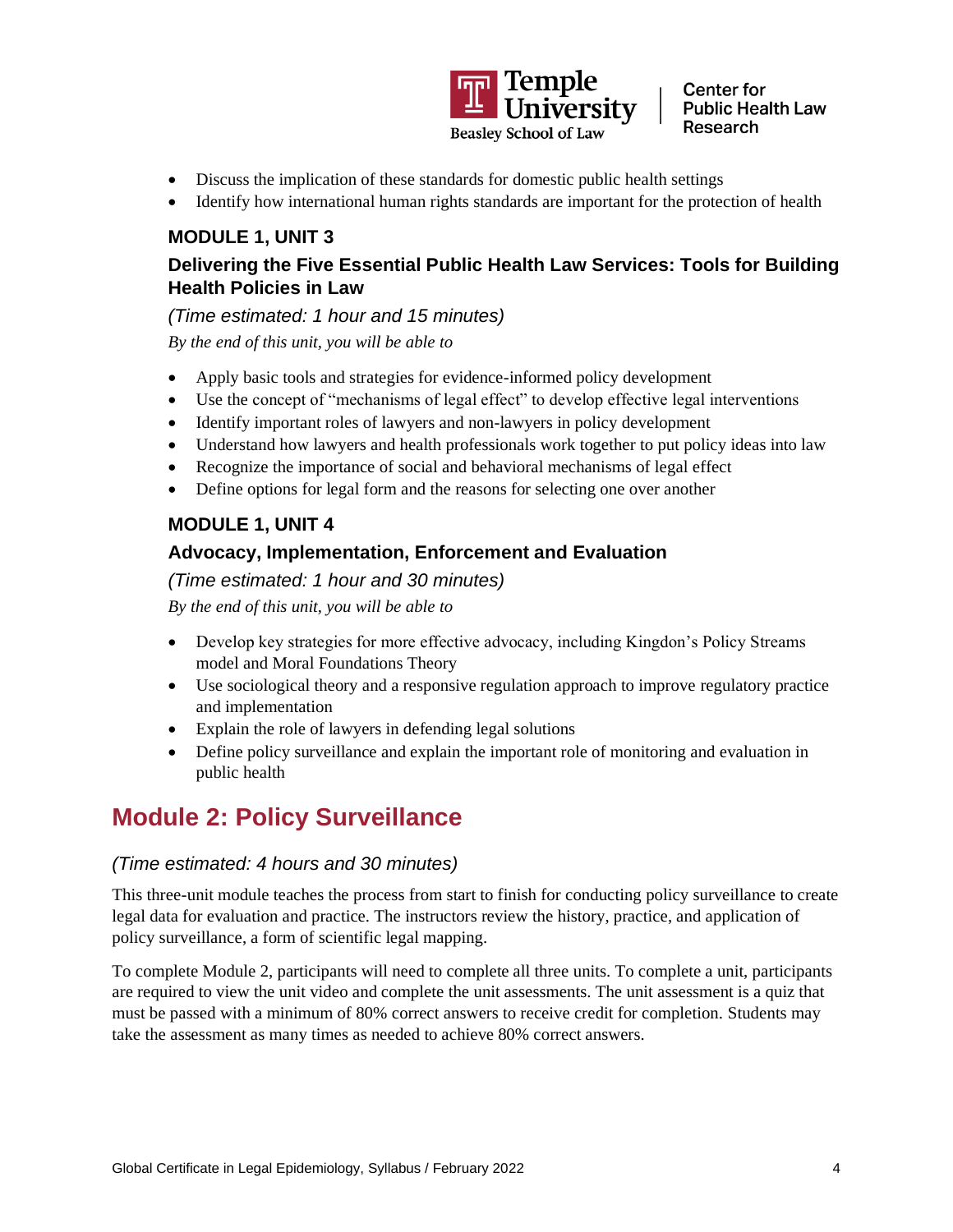

### **MODULE 2, UNIT 1 Introduction to Advanced Legal Mapping**

### *(Time estimated: 1 hour)*

*By the end of this unit, you will be able to*

- Explain the history of legal mapping
- Define the different forms of legal mapping, including policy surveillance
- Understand the basic steps of the policy surveillance process

### **MODULE 2, UNIT 2**

### **The Policy Surveillance Process**

*(Time estimated: 2 hours and 30 minutes)*

*By the end of this unit, you will be able to*

- Define the scientific legal mapping process of policy surveillance
- Understand the steps in the policy surveillance process
- Explain the basics of project management for a detailed policy surveillance dataset

### **MODULE 2, UNIT 3**

### **Policy Surveillance in Practice**

*(Time estimated: 1 hour)*

*By the end of this unit, you will be able to*

- Understand the publication and dissemination phase of the policy surveillance process
- Learn about the documentation published with each policy surveillance dataset to assure transparency and replicability
- Explain where and how communication activities may be accomplished throughout the entirety of the policy surveillance process to facilitate broader dissemination of data upon publication

Optional videos providing examples of policy surveillance data products, ways to use legal data for advocacy, and how to use policy surveillance to build workforce capacity are available as additional resources for this unit.

### **Module 3: Legal Evaluation**

### *(Time estimated: 3 hours)*

In this two-unit module, participants will learn the basic principles of legal evaluation and the necessary elements of quasi-experimental design to scientifically evaluate the impact of law on population health, a crucial part of legal epidemiology practice.

To complete Module 3, participants will need to complete both units. To complete a unit, participants are required to view the unit video and complete the unit assessments. The unit assessment is a quiz that must